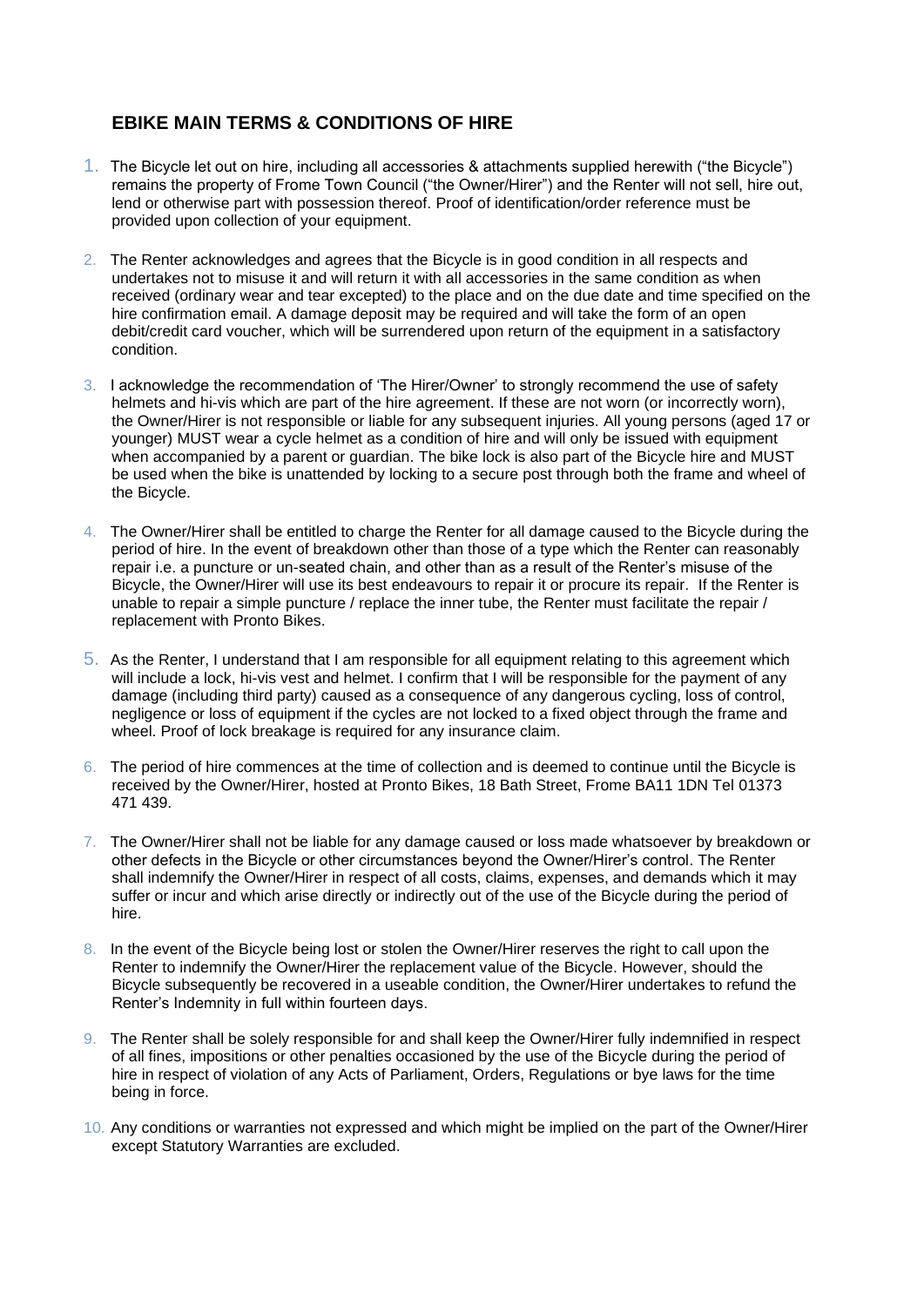- 11. The Renter will ensure that the Bicycle is adequately secured to an immovable object when not in use, will not use the Bicycle under the influence of drink or drugs and WILL IMMEDIATELY NOTIFY THE OWNER IN THE EVENT OF ANY LOSS OR BREAKDOWN OF THE BICYCLE, OTHER THAN THOSE REASONABLY REPAIRABLE BY THE HIRER. THESE SHOULD BE REPORTED TO THE OWNER UPON THE RETURN OF THE BICYCLE.
- 12. The Renter will pay to the Owner/Hirer on demand all charges due under the agreement. The estimated rental charge (calculated as per the Owner/Hirer's current lists) plus any charges for additional accessories and attachments, is payable in advance before collection, (together with any deposit as advertised). Any refunds due, if any will be made when the Bicycle is returned to the Owner/Hirer as aforesaid.
- 13. In the event of cancelled forward booking, the rental charge thereof will be payable in full. I understand that refunds are only given PER BIKE and only if the Owner/Hirer could not restore the journey or allow extra time to complete the ride. Refunds CANNOT BE GIVEN for punctured tyres or damage caused as a result of incorrect use. I accept that I may have to accept responsibility for bike damage caused by incorrect use of equipment and that the nature of off-road cycling makes these dangers possible.
- 14. If the Renter shall commit any breach of the terms of this agreement the Owner/Hirer shall be entitled, but without prejudice, to any other rights or remedies which it may have to terminate the hire of the Bicycle, and recover possession thereof without notice, and to make reasonable charge for such repossession. No rights of the Owner/Hirer under the agreement will be waived except in writing by a duly authorised member of staff.
- 15. It is understood that a cycle helmet and hi-vis is provided as part of the rental charge for each hire period. The Owner will not be held responsible for any renter not wearing a helmet and hi-vis.
- 16. The e-bike battery will be recharged by Pronto Bikes. Normally daily use will not require recharging in between two bookings. If the hirer is using the e-bike for multiple successive days and longer than 50 miles in a journey the hirer will need to inform Pronto Bikes and make arrangements for recharging the battery by either returning the e-bike to the shop for recharging or hire out the recharger from Pronto – T&Cs apply to all accessories including the recharger.
- 17. I confirm we/I are ALL competent cyclists. I recognise I/we will be riding cycles which I/we may not be familiar with and as such I/we will exercise additional care and attention. 'The Owner/Hirer' lends cycles on the understanding that EVERY rider can use gears properly, adjust the saddle height and at least one person knows how to FIX A PUNCTURE or replace a tube.

#### **DAMAGE CHARGES**

- Other than which can be reasonably classed as normal wear and tear (Non Exhaustive) charges will be applied to the renter.
- Repairs will be costed as advised by Pronto Bikes.
- Accessory Loss / damage retail price.

#### **LATE RETURNS**

- The late return of a cycle will incur an additional charge payable by the hirer upon return for each bike late.
- Bikes hired and not returned by the Return time, as stated on the hire agreement, will incur a late return charge of an additional Days hire charge for all bikes over an hour late or after shop closure, £5 for up to an hour late within shop open times.